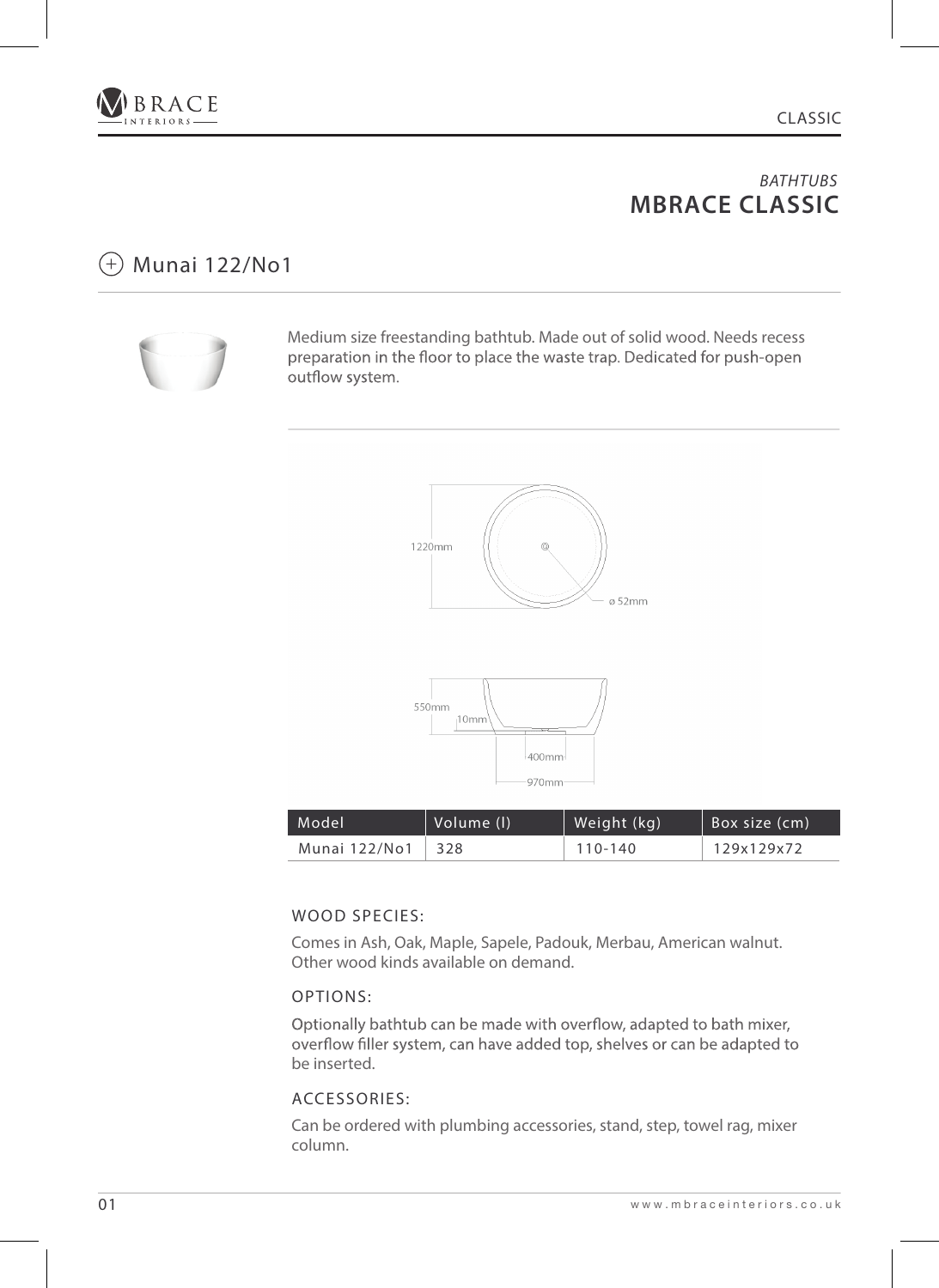

# $(+)$  Munai 138/No1



Large size freestanding bathtub. Made out of solid wood. Needs recess preparation in the floor to place the waste trap. Dedicated for push-open outflow system.



| Model         | Volume (I) | Weight (kg) | Box size (cm) |
|---------------|------------|-------------|---------------|
| Munai 138/No1 | 384        | 120-160     | 145x145x67    |

### WOOD SPECIES:

Comes in Ash, Oak, Maple, Sapele, Padouk, Merbau, American walnut. Other wood kinds available on demand.

### OPTIONS:

Optionally bathtub can be made with overflow, adapted to bath mixer, overflow filler system, can have added top, shelves or can be adapted to be inserted.

### ACCESSORIES: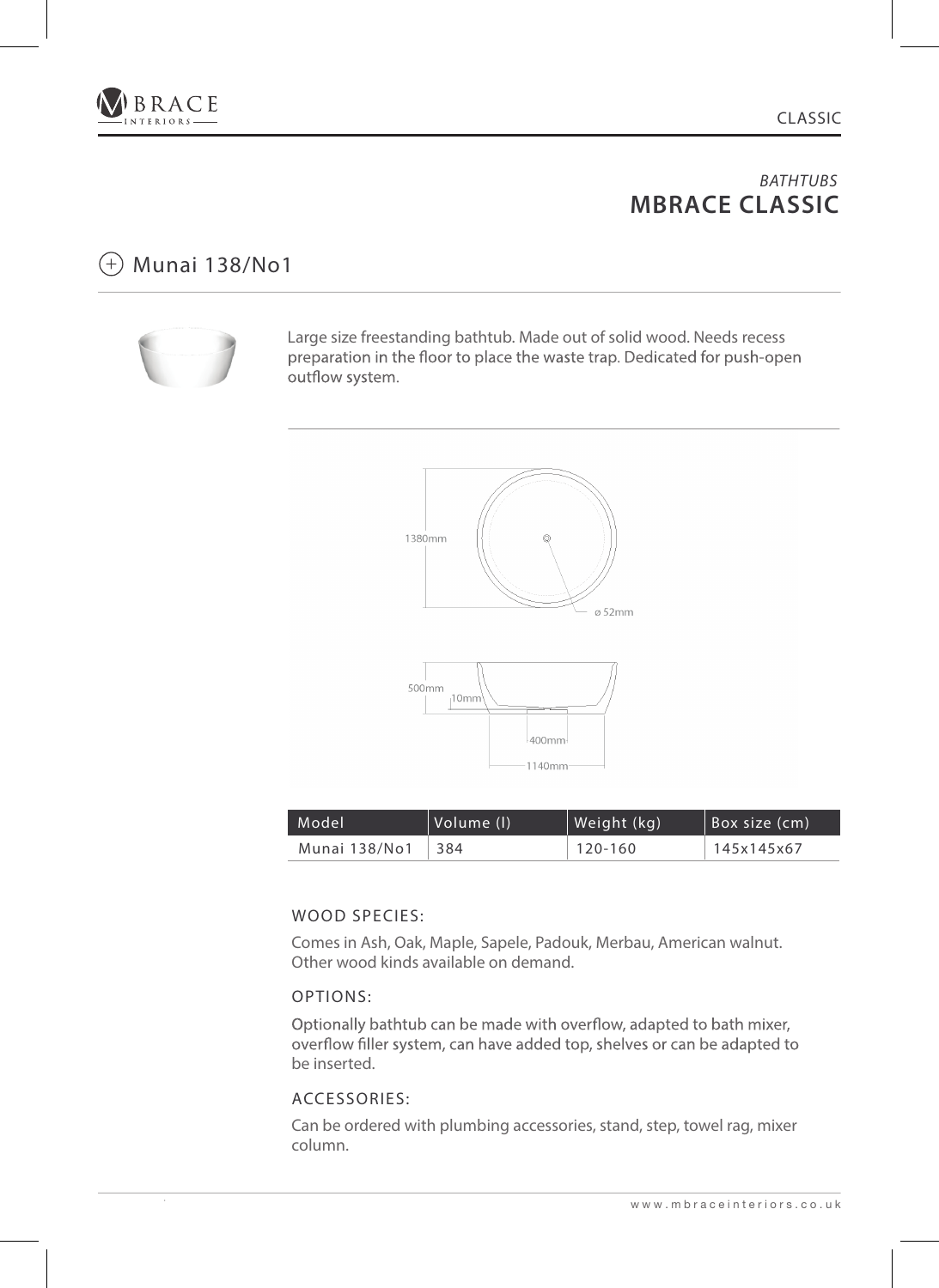

## $(+)$  Munai 163/No1



Large size freestanding bathtub. Made out of solid wood. Needs recess preparation in the floor to place the waste trap. Dedicated for push-open outflow system.



| Model         | Volume (I) | Weight (kg) | Box size (cm) |
|---------------|------------|-------------|---------------|
| Munai 163/No1 | -556       | 170-220     | 170x170x67    |

### WOOD SPECIES:

Comes in Ash, Oak, Maple, Sapele, Padouk, Merbau, American walnut. Other wood kinds available on demand.

### OPTIONS:

Optionally bathtub can be made with overflow, adapted to bath mixer, overflow filler system, can have added top, shelves or can be adapted to be inserted.

### ACCESSORIES: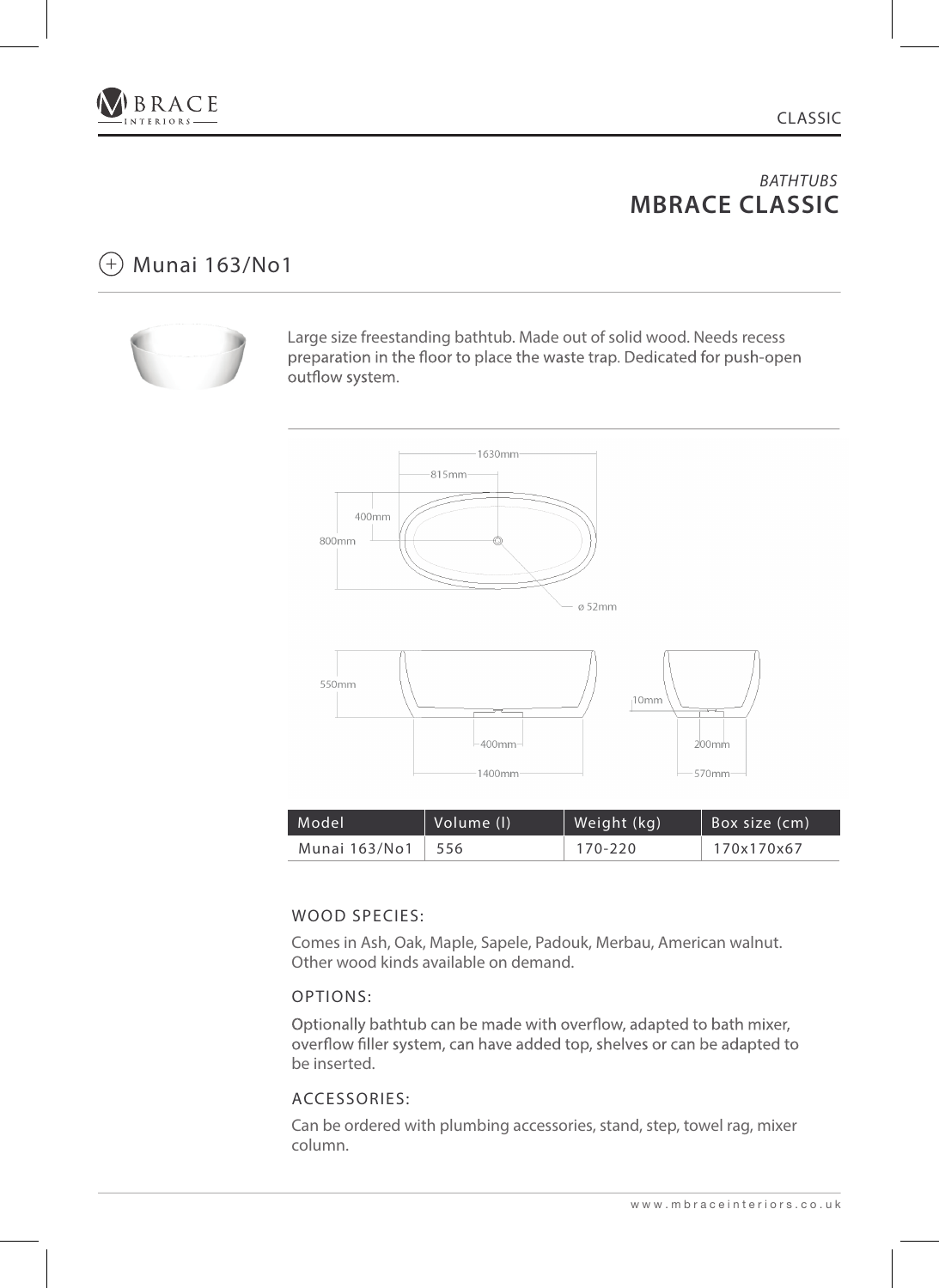

## Munai 122/No2



Medium size freestanding bathtub. Made out of solid wood. Waste trap is hidden in bathtub construction. Dedicated for push-open outflow system.





| Model         | Volume (I) | Weight (kg) | Box size (cm) |
|---------------|------------|-------------|---------------|
| Munai 122/No2 | 328        | 110-140     | 129x129x81    |

### WOOD SPECIES:

Comes in Ash, Oak, Maple, Sapele, Padouk, Merbau, American walnut. Other wood kinds available on demand.

### OPTIONS:

Optionally bathtub can be made with overflow, adapted to bath mixer, overflow filler system, can have added top, shelves or can be adapted to be inserted.

### ACCESSORIES: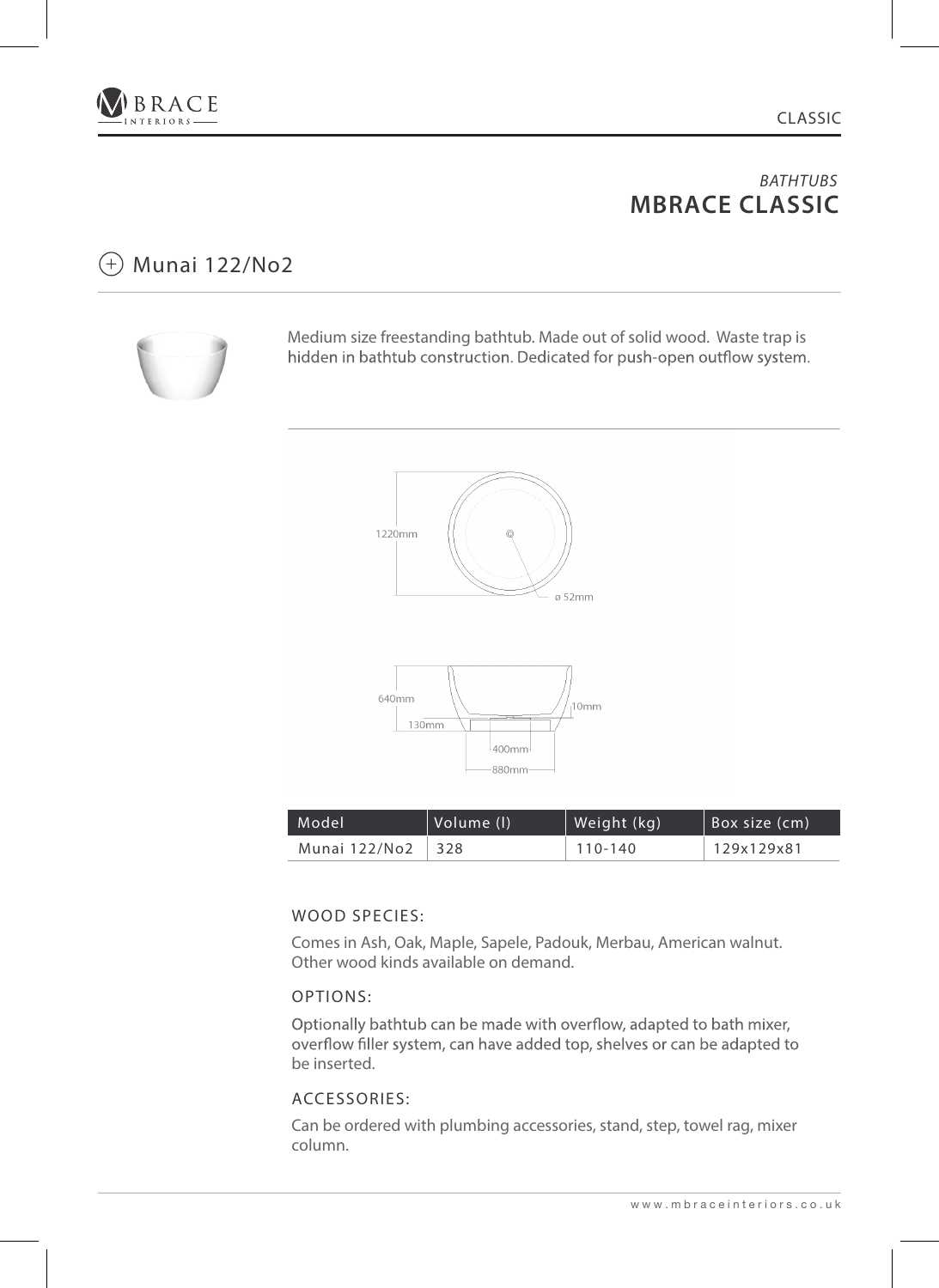

## Munai 138/No2



Large size freestanding bathtub. Made out of solid wood. Waste trap is hidden in bathtub construction. Dedicated for push-open outflow system.





| $\blacksquare$ Model $\blacksquare$ | Volume (I) | Weight (kg) | Box size (cm) |
|-------------------------------------|------------|-------------|---------------|
| Munai 138/No2                       | ∣ 384      | 130-160     | 145x145x77    |

### WOOD SPECIES:

Comes in Ash, Oak, Maple, Sapele, Padouk, Merbau, American walnut. Other wood kinds available on demand.

### OPTIONS:

Optionally bathtub can be made with overflow, adapted to bath mixer, overflow filler system, can have added top, shelves or can be adapted to be inserted.

### ACCESSORIES: